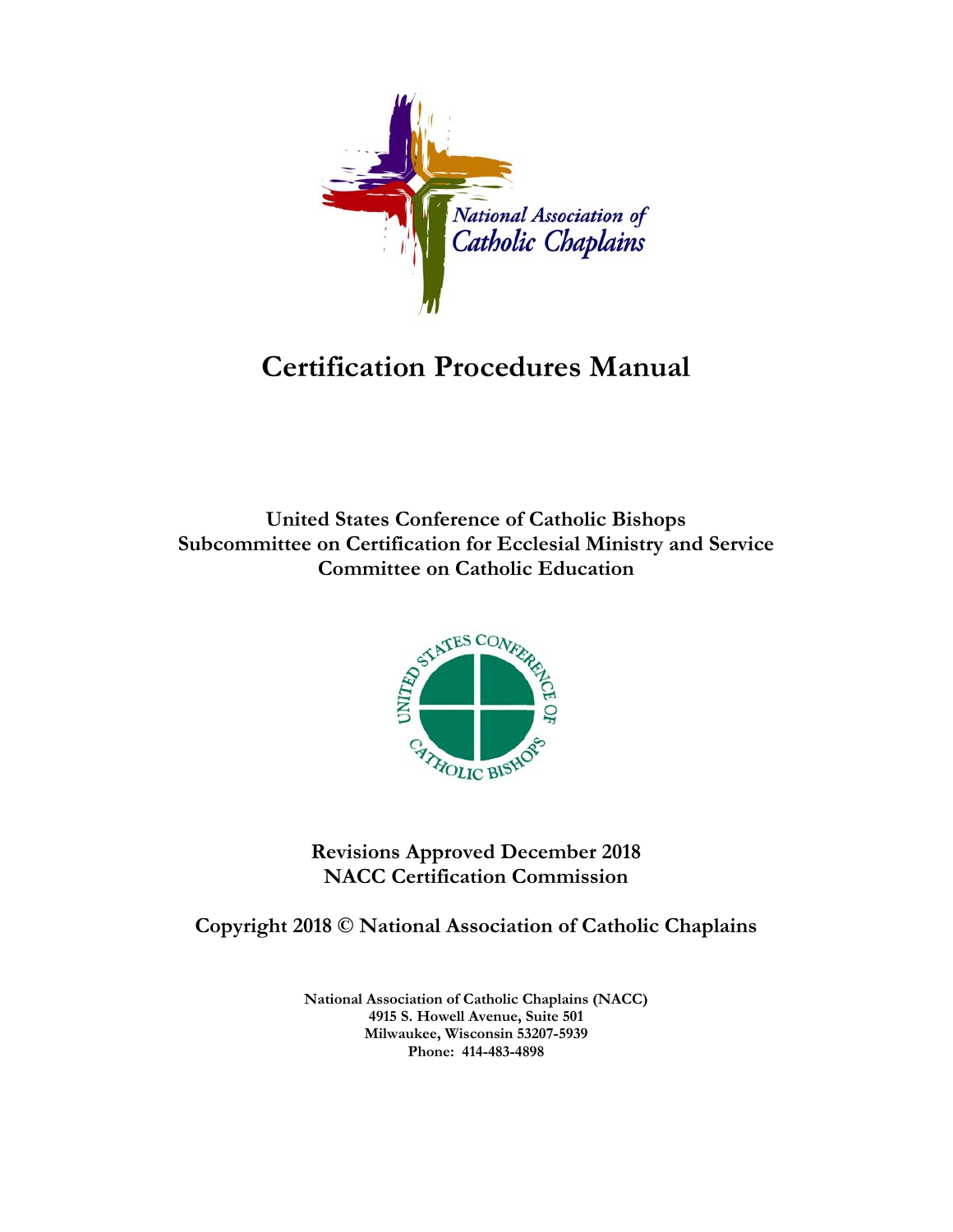# **Certification Procedures Manual**

# **Part One – Chaplain Certification Procedures**

CP11 NACC Chaplains are Roman Catholics who manifest proficiency in Catholic theology and spiritual care praxis, and develop competence in the areas of Theory and Practice, Professional Identity and Conduct, Professional Practice Skills and Organizational Leadership. Certification is determined through written materials (see below, CP131.3) and an in-person interview in which an Interview Team assesses the Applicant's Competencies for certification. At the completion of the interview, the Interview Team recommends or does not recommend the Applicant to the Certification Commission for certification. It is the decision of the Certification Commission to certify or not to certify. The NACC encourages Applicants for certification to engage in a mentoring relationship with a NACC Certified Chaplain or NACC Certified Educator upon entering the certification process.

## CP12 Prerequisites

- 121 Full membership in the NACC (Qualification 301.QUA2).
- 122 Satisfactory completion of four (4) units (Level I and II) of CPE from an accredited ACPE, USCCB/CCA, or CASC/ACSS CPE center (Qualification 301.QUA4).
	- 122.1 If applicable, an Applicant granted one (1) unit of equivalency for CPE must include a copy of the letter from the NACC Certification Commission granting equivalency.
- 123 If the Applicant is a lay person, the Applicant requests that a current letter of recommendation from his/her pastor or from a priest in active ministry be submitted by the pastor/priest directly to the NACC National Office (Qualification 301.QUA1). Letter is to be a signed original on letterhead. Current is defined as within one year of application for certification. This letter accompanies the request for ecclesiastical endorsement as a lay ecclesial health care minister initiated by the NACC National Office.
- 124 The NACC National Office requests a current letter of ecclesiastical endorsement (Qualification 301.QUA1). Current is defined as within one year of application for certification. The NACC will complete the endorsement request on the Applicant's behalf. Ecclesiastical endorsement is formal approval for ministry by:
	- 124.1 The Bishop of the diocese of the Applicant's ministry if the Applicant is a lay person, or
	- 124.2 The major superior if the Applicant is a member of a religious order, or
	- 124.3 The Ordinary (understood as the Bishop of the diocese where the priest or deacon is incardinated) if the Applicant is a diocesan priest or deacon.
- 125 Completion of a Bachelor's degree from a college, university, or theological school accredited by a member of the Council for Higher Education Accreditation (www.chea.org). (Qualification 301.QUA3).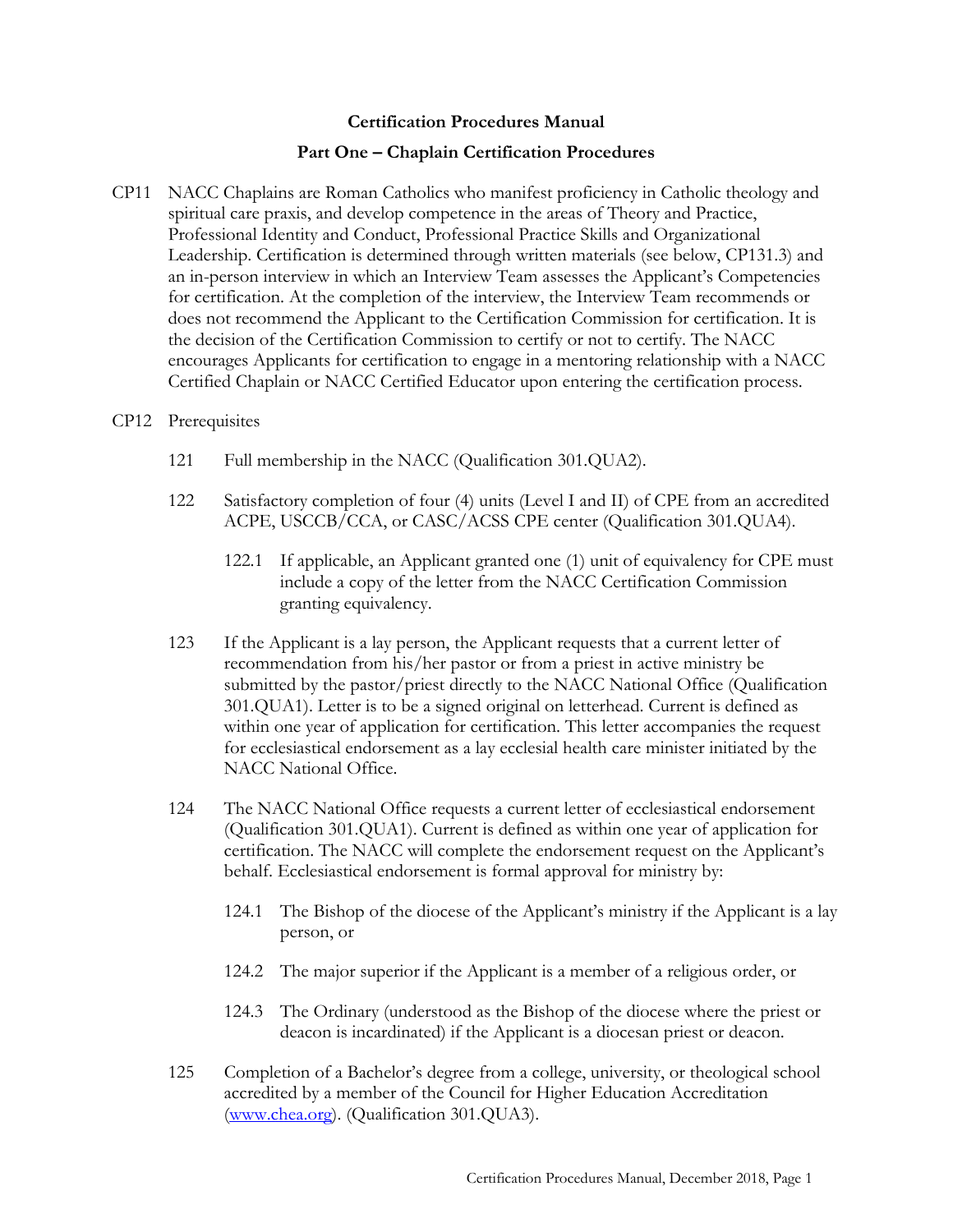- 126 Completion of a graduate-level theological degree in theology, divinity, religious studies, pastoral ministry, pastoral studies, or spirituality from a college, university, or theological school accredited by a member of the Council for Higher Education Accreditation (www.chea.org). (Qualification 301.QUA3).
	- 126.1 If applicable, an Applicant granted Graduate Degree Equivalency must include a copy of the letter from the NACC Certification Commission granting equivalency.
- 127 Adherence to the Code of Ethics for Spiritual Care Professionals and knowledge of the requirements of that Code (Code of Ethics 100).
- 128 Current completion of the NACC Ethics Accountability Statement (Code of Ethics 206.11.1). Current is defined as within one year of application for certification.

## CP13 Procedures

- 131 Application Process
	- 131.1 The Applicant contacts the NACC National Office for links to certification materials on the NACC website.
	- 131.2 The NACC National Office responds electronically within fourteen (14) days with links to the following materials (the Application form will be attached to the electronic correspondence):
		- 131.2a Application for certification (available as an email attachment only upon becoming a full member of the NACC).
		- 131.2b Checklist for Supportive Materials required for Certification Interview.
		- 131.2c Certification Procedures Manual Part One (1).
		- 131.2d Code of Ethics for Spiritual Care Professionals.
		- 131.2e Ethics and Accountability Statement for signature.
		- 131.2f E-Learning Module and Post-Test Instructions.
		- 131.2g Guidelines and Templates for:
			- 131.2g1 Narrative Statement I NACC-Specific Competencies.
			- 131.2g2 Narrative Statement II Common Competencies.
			- 131.2g3 Integrative Theological Essay.
			- 131.2g4 Spiritual Care Encounter.
		- 131.2h Narrative Writing Guides for:
			- 131.2h1 Narrative Statement I NACC-Specific Competencies.
			- 131.2h2 Narrative Statement II Common Competencies.
	- 131.3 Applicant submits the following written materials to the NACC National Office postmarked by the applicable deadline and retains a copy of all materials submitted, including the application form. All written materials must be formatted in single-spaced, 12 point type (Arial, Garamond, or Times New Roman), with one inch margins [Note: CPE Evaluations may be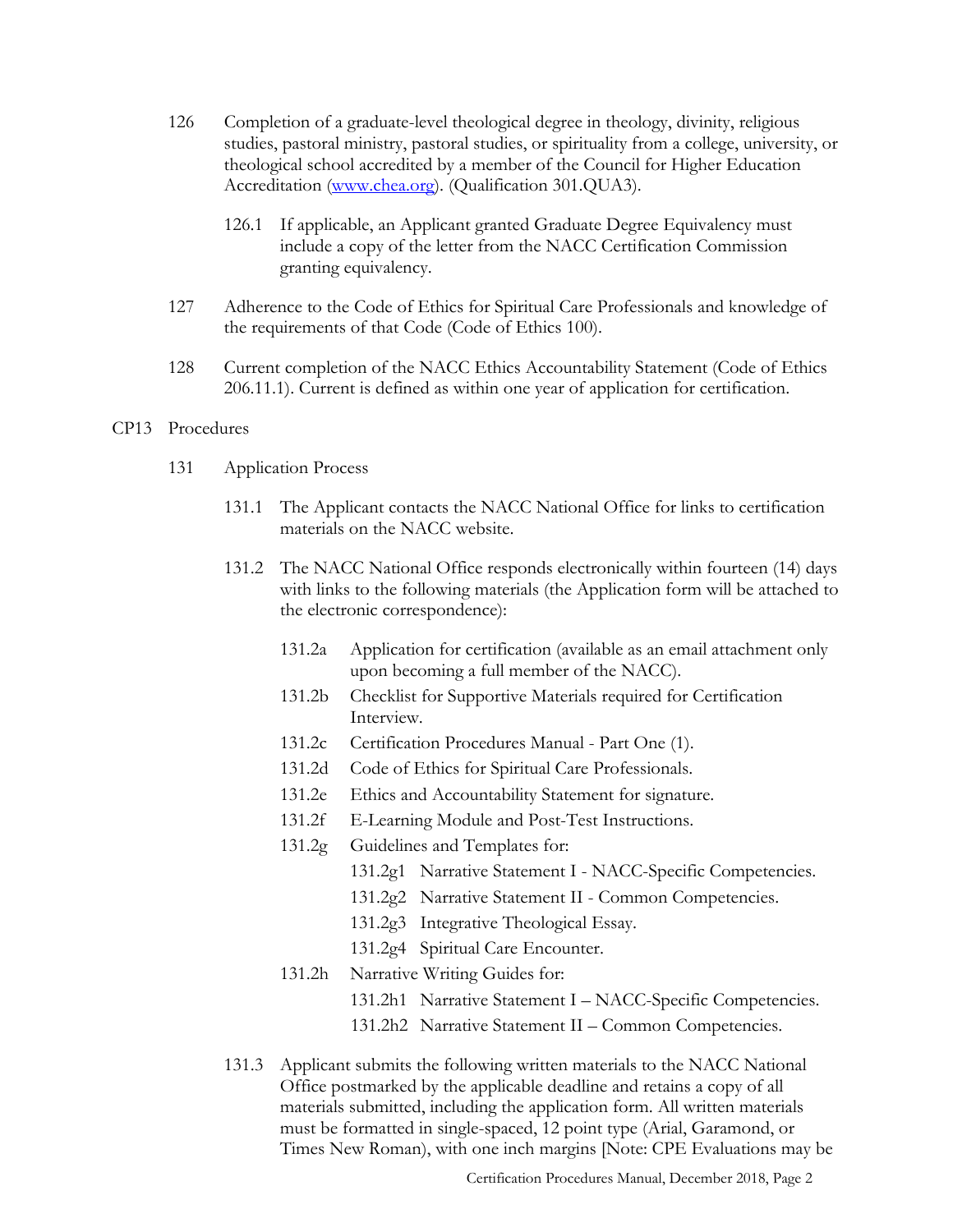submitted as originally formatted]. Materials are submitted in a three-ring 1  $\frac{1}{2}$  inch binder.

- 131.3a Completed application form.
- 131.3b Autobiography, not to exceed seven (7) numbered pages, addressing personal, professional, and faith development.
- 131.3c One current example of your provision of Spiritual Care utilizing the Spiritual Care Encounter Cover Sheet with numbered pages (minimum of five (5) pages, maximum of ten (10) pages). Current is defined as within one year of application for certification. The Spiritual Care Encounter should include the Cover Sheet and follow the instructions as set forth in the Cover Sheet. It will address, at minimum, the following Competencies ITP2, PPS10 and PPS11.
- 131.3d Final evaluations by Applicant of the final CPE Unit and one other CPE Unit of the Applicant's choice which demonstrate the Applicant's ability and willingness to grow as a professional chaplain. Each evaluation is to be clearly dated and separated by a tab or a colored page.
- 131.3e Final evaluations by the Certified Educator of the final CPE Unit and the corresponding CPE Unit evaluation of the Applicant's choice as referenced in CP131.3d. Each evaluation is to be clearly dated, signed, and separated by a tab or a colored page.
- 131.3f Narrative Statement I, not to exceed three (3) pages, documenting how the Applicant meets each of the NACC-Specific Competencies required for certification (excluding ITP2.1 which will be assessed through the Integrative Theological Narrative [see CP131.3h] and ITP4.1 which will be assessed through an E-Learning module [see CP131.3n]).
	- 131.3f1 Applicant must utilize the Narrative Statement I Template and retain the headings which list each Competency's alphanumeric label and description.
	- 131.3f2 If this is not the Applicant's first interview for certification, an additional page must be included addressing how the Applicant has grown in the Competencies that were not met as outlined in the Presenter's Report Part II from each previous interview.
- 131.3g Narrative Statement II, not to exceed ten (10) pages, documenting how the Applicant meets each of the Common Competencies required for certification (excluding PIC8 & PIC9 which will be assessed through materials and within the interview).
	- 131.3g1 Applicant must utilize the Narrative Statement II Template and retain the headings which list each Competency's alphanumeric label and description.
	- 131.3g2 If this is not the Applicant's first interview for certification, an additional page must be included addressing how the Applicant has grown in the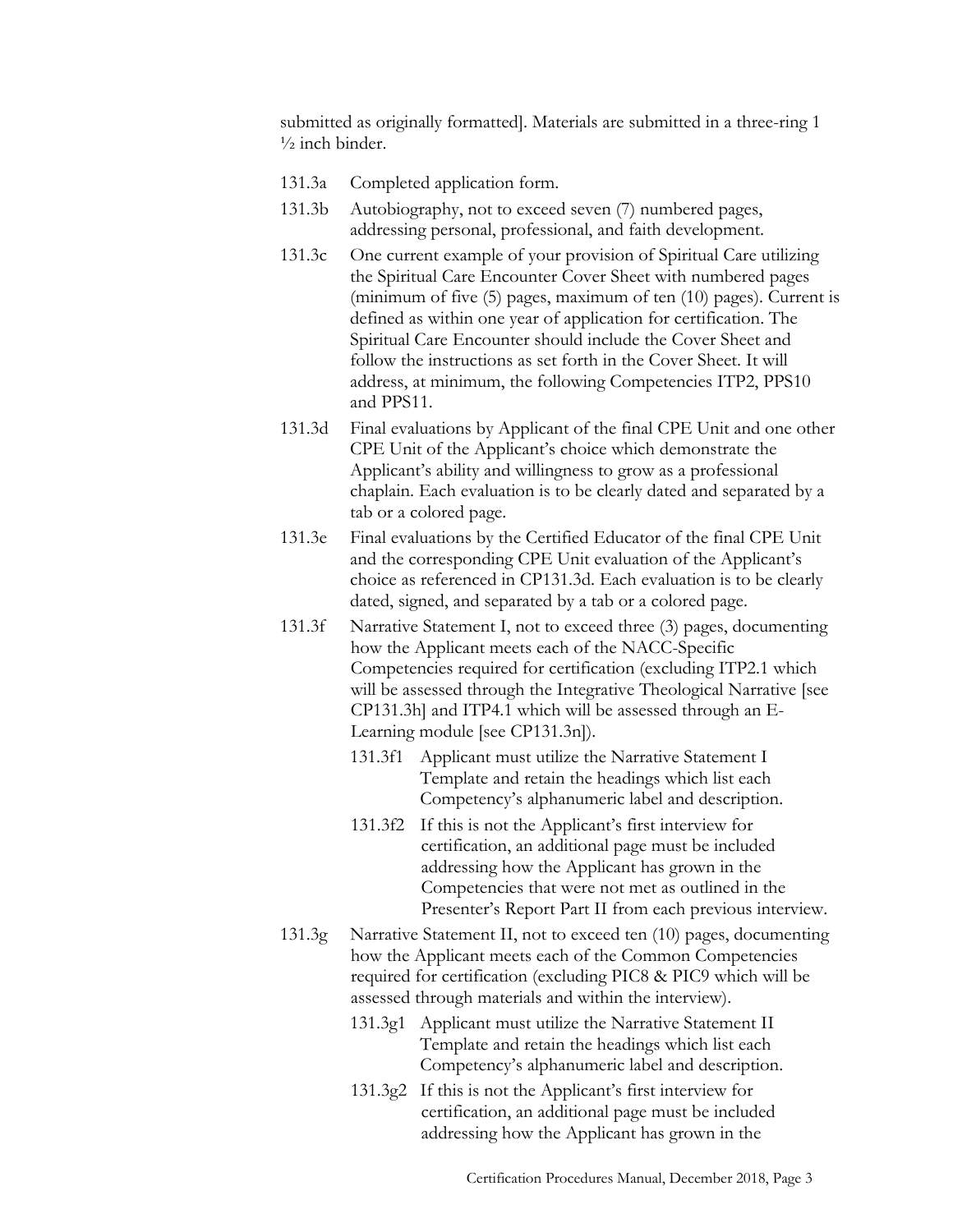Competencies that were not met as outlined in the Presenter's Report Part II from each previous interview.

- 131.3h Integrative Theological Essay (Competency ITP2.1), not to exceed three (3) pages in length, addressing the Applicant's familiarity with the documents and theologies of the Competency, including ministerial examples demonstrating how the theologies have enhanced the Applicant's provision of spiritual care.
- 131.3i If applicable, letter from the NACC Certification Commission granting equivalency of one (1) CPE Unit.
- 131.3j If applicable, Presenter's Reports Part I and II from each previous interview.
- 131.3k The certification application fee, two-thirds of which is nonrefundable if the process is discontinued for any reason.
- 131.3l Current letter of recommendation from the person to whom the Applicant reports in his/her place of ministry. If the Applicant is not currently ministering, a letter from anyone in a reporting position that can attest to the ministerial experience of the Applicant is required. Letter is to be submitted directly to the NACC National Office by the person making the recommendation. Letter is to be a signed original on letterhead. Current is defined as within one year of application for certification.
- 131.3m If the Applicant is a lay person, the Applicant requests that a current letter of recommendation from his/her pastor or from a priest in active ministry be submitted by the pastor/priest directly to the NACC National Office. Letter is to be a signed original on letterhead. Current is defined as within one year of application for certification. This letter accompanies the request for ecclesiastical endorsement initiated by the NACC National Office.
- 131.3n Certificate of completion of E-Learning module and Post-Test on NACC-Specific Competency ITP4.1.
- 131.3o An official transcript of the Bachelor's degree. Transcripts are requested by the Applicant to be delivered directly from the institution to the NACC National Office. The Certification Commission requires transcript analysis, at the Applicant's expense, for all degrees acquired outside the United States.
- 131.3p An official transcript of the graduate-level theological degree. Transcripts are requested by the Applicant to be delivered directly from the institution to the NACC National Office. The Certification Commission requires transcript analysis, at the Applicant's expense, for all degrees acquired outside the United States. If applicable, a letter from the NACC Certification Commission granting a Graduate Degree Equivalency is submitted.
- 131.3q Current completion of the NACC Ethics Accountability Statement (Code of Ethics 206.11.1). Current is defined as within one year of application for certification.
- Certification Procedures Manual, December 2018, Page 4 131.4 Upon receipt of Applicant materials, the NACC National Office starts a file for the Applicant. The NACC office reviews the Applicant's materials to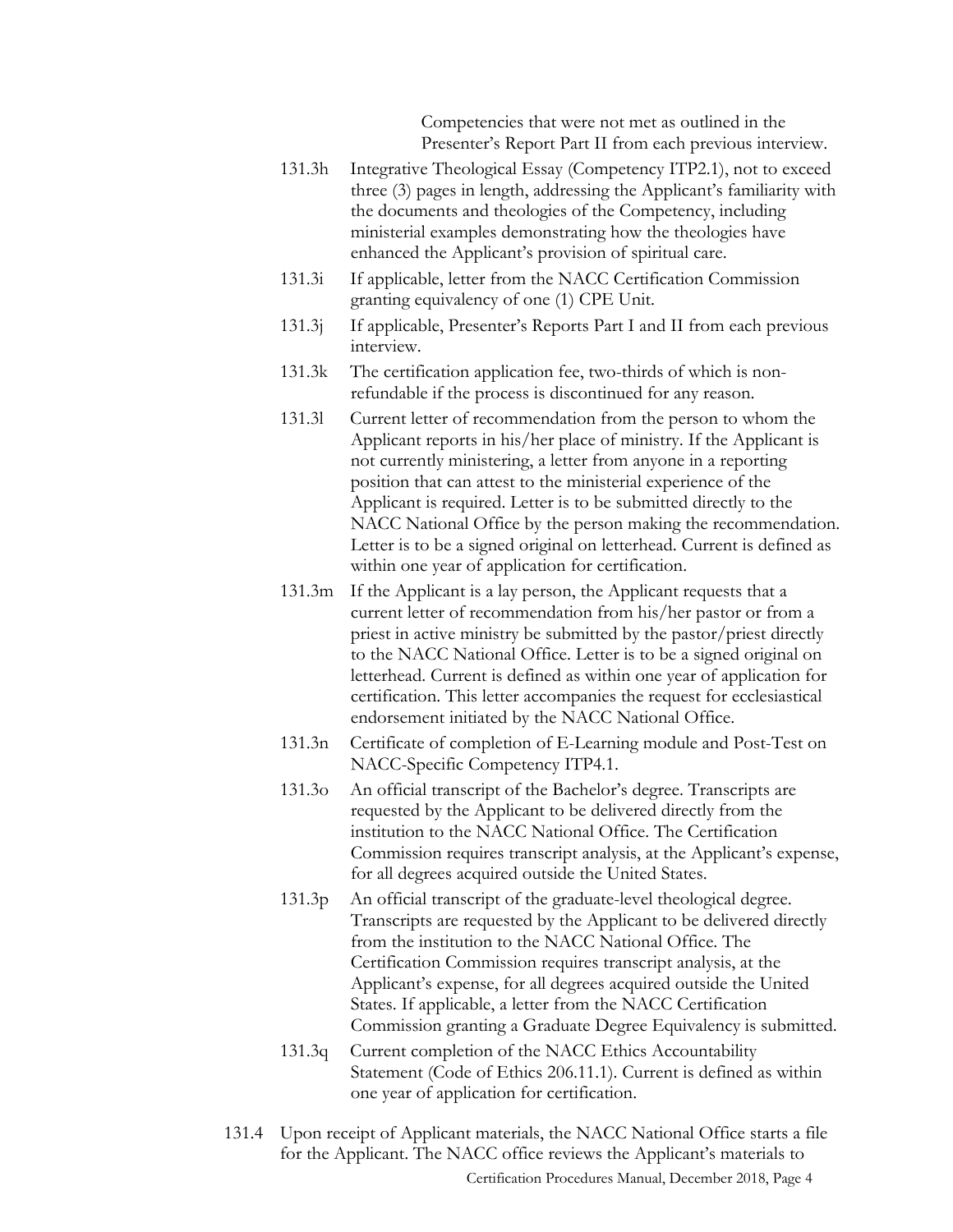assess the completion of Certification Procedures 131.3a through 131.3q. If any materials are missing, an interview will not be scheduled. If the interview is not scheduled:

- 131.4a The Applicant will have the opportunity to reapply for certification.
- 131.4b One-third of the certification application fee will be refunded.
- 131.4c All documents will be destroyed except those documents cited below in CP133.5.
- 131.5 If an interview is scheduled, the NACC National Office initiates the request for endorsement on behalf of the Applicant (Qualification 301.QUA1).
- 131.6 The NACC National Office sends the Applicant:
	- 131.6a The names and addresses of the interview team, identified by role within the interview team: Chair, Presenter, Reader.
	- 131.6b The date, time and location of the interview.
- 131.7 The Applicant reviews interview team names for potential conflict of interest and alerts the NACC National Office if any conflict exists.
- 131.8 The Applicant sends a complete copy of materials CP131.3a-131.3j to members of the interview team via Fed Ex, UPS, or USPS (note only USPS will deliver to a Post Office Box), to be received no later than forty-five (45) days before the interview date. The materials sent to the interview team must be identical to those sent to the NACC National Office with the exception of revisions required by the NACC National Office. Late or missing materials will result in a cancelled interview. If the interview is cancelled, the Applicant will have the opportunity to reapply for certification, and the NACC National Office will destroy all documents except those cited below in CP133.5.

### 132 Interview Process

- 132.1 The certification interview is an in-person interview in which the Applicant meets with an interview team, composed of a Chair, Presenter, and Reader, to determine if the Applicant meets the Competencies for Certification of Chaplains.
- 132.2 The interview team considers all written materials as well as the content and the dynamics of the interview in determining its recommendation for certification.
- 132.3 The interview team meets to collaboratively draft the Presenter's Report Part I.
- 132.4 The Presenter prepares and makes available Presenter's Report Part I to the Applicant one (1) hour prior to the interview.
- 132.5 The interview is fifty (50) minutes in length.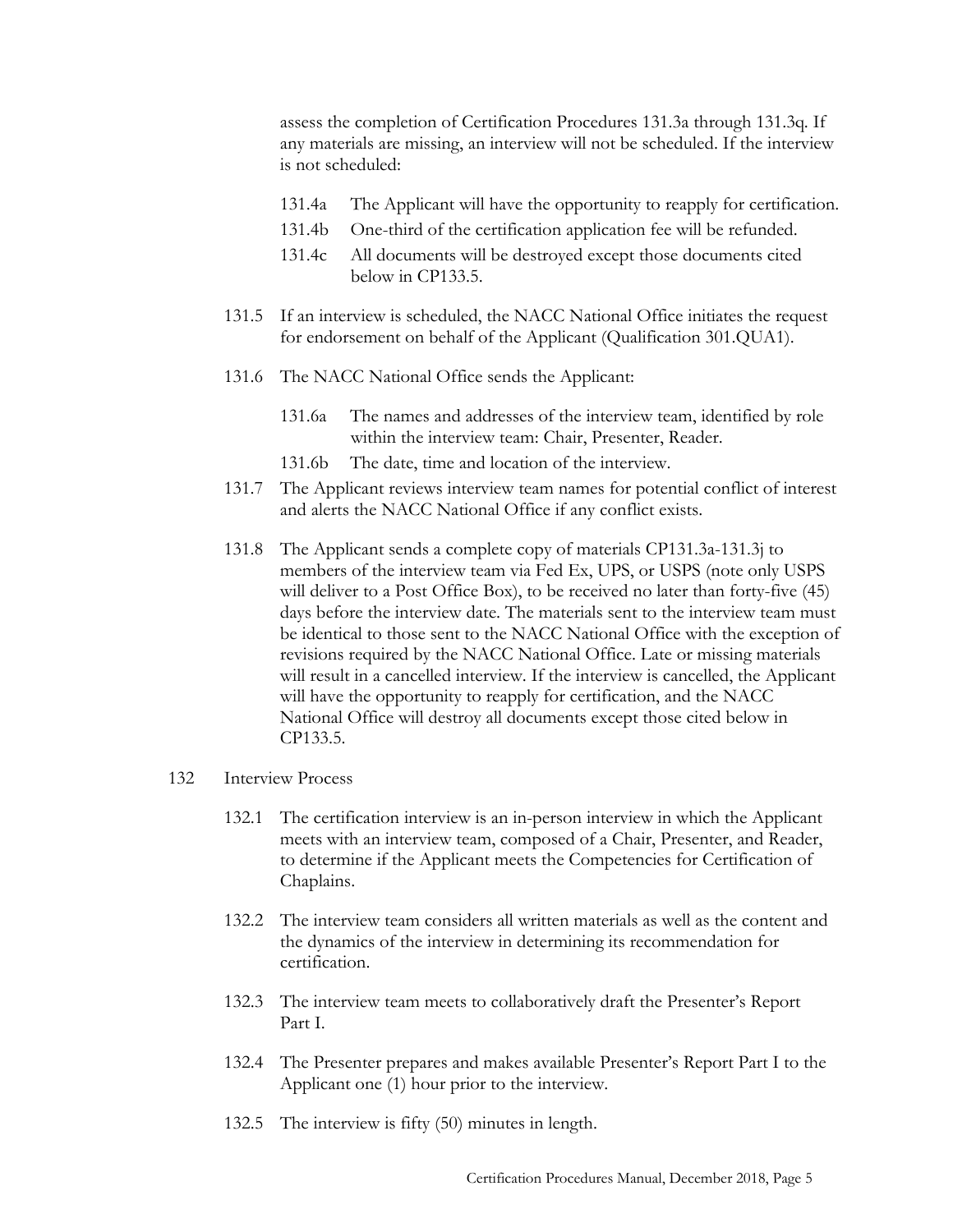- 132.6 Following the interview, the team deliberates and votes either to recommend or not to recommend the Applicant to the Certification Commission for certification.
- 132.7 Following the deliberation process, the Applicant is provided an oral summary of the team's recommendation.
- 132.8 A written report, the Presenter's Report Part II, of this process, and the Presenter's Report Part I, are forwarded to the Certification Commission for action. In the event of a split vote (i.e. 2-1 or 1-2), the interview team must clearly define the rationale of the split vote and both points of view (recommendations for and against certification) must be fully explained in the Presenter's Report Part II.

## 133 Certification Commission Action

- 133.1 The Certification Commission reviews Presenter's Reports, Part I and II, and the recommendation of the interview team and determines whether the Applicant meets the Competencies for Certification of Chaplains.
- 133.2 The Presenter's Report Part II and the Certification Commission's decision to grant or to deny certification, or to offer the Applicant a new interview, is communicated to the Applicant within thirty (30) days of the Certification Commission's action.
	- 133.2a When certification is granted and the ecclesiastical endorsement has been received, the Applicant receives a notification packet. The certificate is presented at the Missioning Ceremony of those newly certified during the Eucharistic Celebration at the next annual conference. If the Applicant is unable to attend the ceremony, or upon request, the certificate is mailed.
	- 133.2b When certification is denied, the Applicant has a right to appeal the decision (Competency 307.ACD) or reapply for certification. Information about the appeals process is included with the notification of denial of certification. The NACC National Office maintains a copy of the Applicant's materials until the time of appeal has lapsed. If the Applicant decides to apply again, all Competencies may be considered in subsequent interview(s) including but not limited to Competencies cited in recommendations from previous interview(s).
	- 133.2c When an Applicant is offered a new interview by the Certification Commission, all materials are submitted according to established dates and guidelines. Normal and reasonable interview expenses incurred by the Applicant are paid by the NACC. The Applicant has the subsequent two application deadlines to submit new materials and engage in a new interview process at the expense of NACC. If the Applicant does not submit new materials and engage in a new interview process in that time frame, the right to a new interview at NACC's expense is relinquished.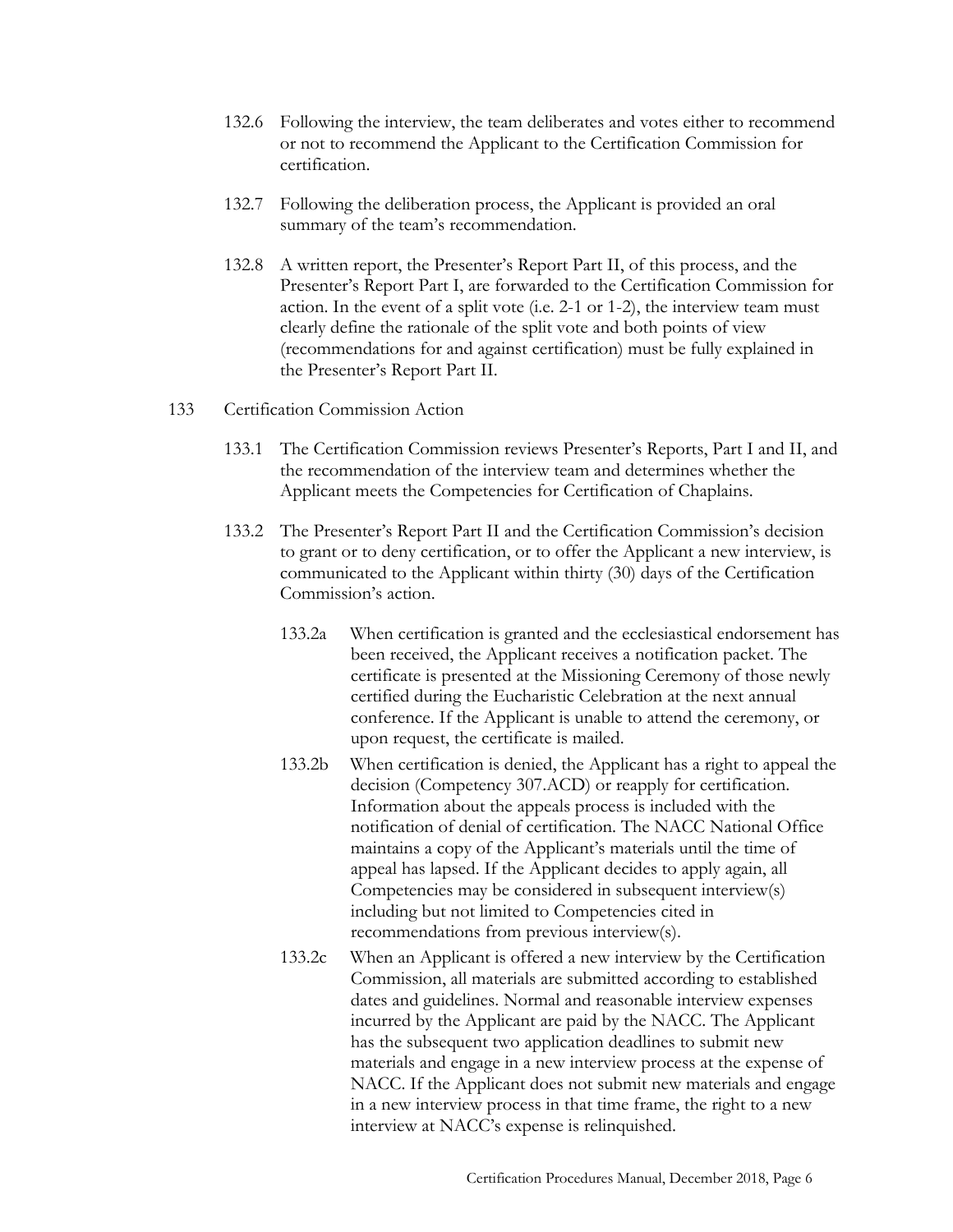- 133.3 When an Applicant is granted certification, the NACC National Office retains the following in the NACC's long-term certification files:
	- 133.3a The Certification Application.
	- 133.3b The Ecclesiastical Endorsement letter.
	- 133.3c A copy of the NACC letter requesting ecclesiastical endorsement.
	- 133.3d A copy of the certificate.
	- 133.3e Presenter's Reports Part I and II.
	- 133.3f A copy of the NACC letter confirming certification.
	- 133.3g The Receipt of Certification Materials Form.
	- 133.3h Certification Waivers (if applicable).
	- 133.3i The Chaplain Notification Form.
	- 133.3j Copies of the notification letters.
	- 133.3k The completed NACC Ethics Accountability Statement.

All other written and electronic documents are destroyed.

- 133.4 When an Applicant is denied certification, the NACC National Office retains the following in the NACC's electronic certification file:
	- 133.4a The Certification Application.
	- 133.4b Presenter's Reports Part I and II.
	- 133.4c A copy of the NACC letter denying certification.
	- 133.4d The Receipt of Certification Materials Form.
	- 133.4e Certification Waivers (if applicable).
- 133.5 When an Applicant is denied an interview or denied certification, the NACC National Office retains the following in its temporary files for the period of time indicated by each item:
	- 133.5a Official transcript of the basic academic degree (NACC to keep for five (5) years from the date of origin).
	- 133.5b Official transcript of the graduate-level theological degree or letter granting Graduate Degree Equivalency (NACC to keep for five (5) years from the date of origin).
	- 133.5c Transcript analysis, if applicable, of academic and theological degree (NACC to keep for five (5) years from the date of origin).
	- 133.5d Current letter of recommendation from the person to whom the Applicant reports in his/her place of ministry or if not currently ministering, a letter from anyone in a reporting position that can attest to the ministerial experience of the Applicant (NACC to keep for one (1) year from date of origin).
	- 133.5e For lay Applicants, a current letter of recommendation from his/her pastor or from a priest in active ministry (NACC to keep for one (1) year from date of origin).
	- 133.5f Current letter of ecclesiastical endorsement (NACC to keep for one (1) year from date of origin).